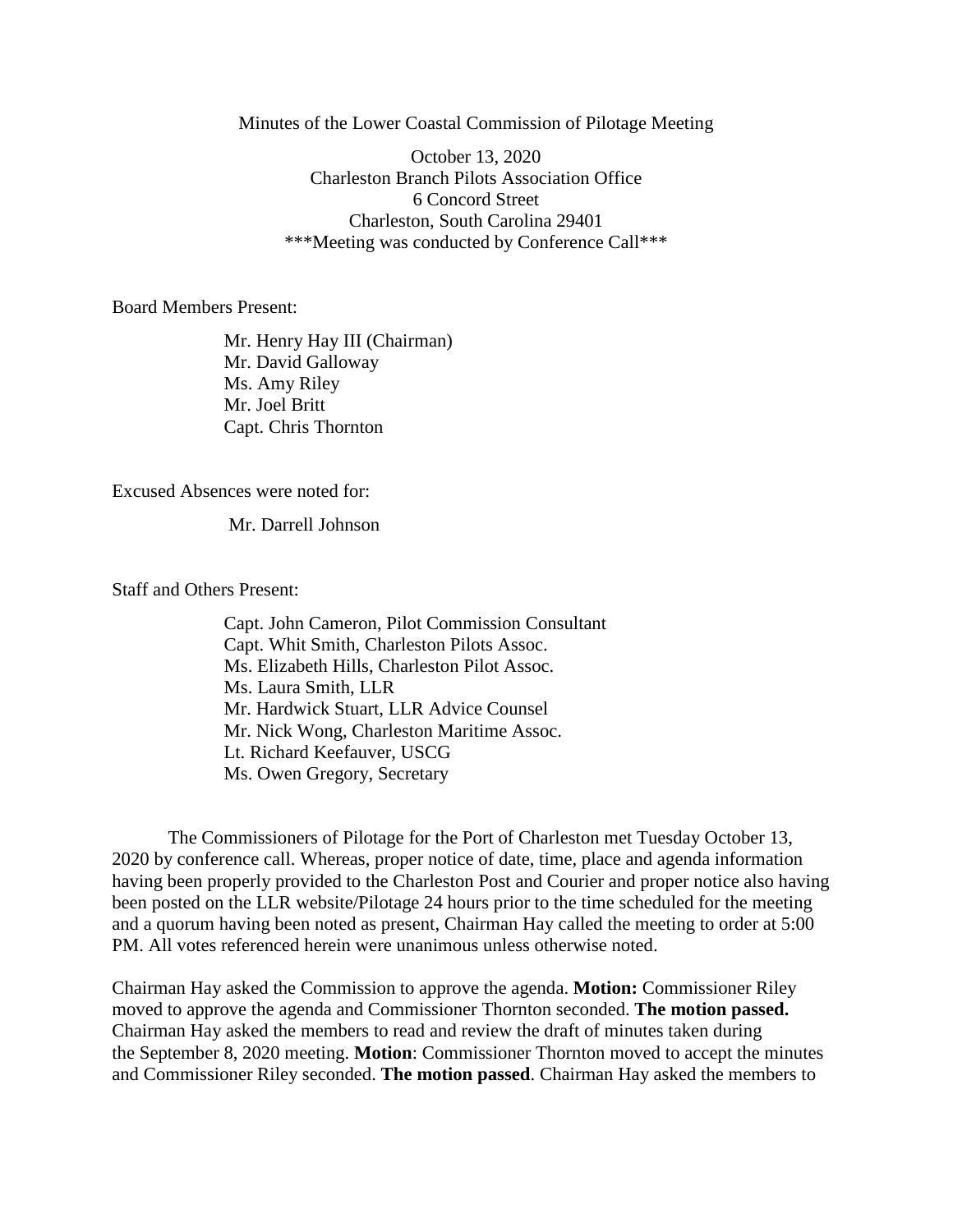review the financial report. Motion: Commissioner Riley moved to accept the financial report and Commissioner Thornton seconded. **The motion passed.**

Under old business, Lt. Keefauver reported for the Coast Guard. USCG report on aides to navigation - buoys 13, 14, 15, 16, 17, 18, 2, 3, 4, 5, 6, 7, 7A, and 8 are off station due to dredging. Lt. Keefeauver is awaiting information on when they will be moved back on station. There is a request in place to move buoy 47A. The buoy wreck at number 9 offshore is marked by a white buoy with a white light quick flash characteristic. It is located almost right on top of the current number 9 buoy. The Wando range center line of channel and reconfiguration was discussed. USCG has some ideas and drawings they will discuss further and put out a notice in the local notice to mariners. They are in receipt of the letter the Pilots submitted to them.

Commissioner Galloway reported that he is working with Kevin at Cantey Technology Solutions regarding channel 13 recording. The hardware is running with Windows 7. Commissioner Galloway authorized a key to Cantey Solutions to get into the software. The Commission should receive a quote in the next month from Kevin regarding maintenance and back up.

Capt. Cameron reported that there was no Savannah River Maritime Commission meeting since our last meeting. He advised the Commission that there is great momentum behind the project. Nothing further to report, and he will keep the Commission advised moving forward.

Ms. Smith reported for LLR. Ms. Smith advised that due to Covid-19, physical postponements are still in effect. Ms. Smith is waiting to receive physicals from Capt, Teal, Capt. Cisco and Capt. Walters. Capt. Cameron reported that all pilots have kept up with their scheduled physicals during this time.

Capt. Cameron reported that there is no new information on S.689. He will continue to keep the Commission up to date.

Capt. Cameron reported that there have been no new reports regarding Pilot/Ladder Safety since the last Commission meeting.

Capt. Cameron updated the Commission that the apprentices are nearing completion of their apprenticeship. The apprentices are currently in the process of their testing with the Coast Guard. There are four parts to the test that must be completed. The apprentices must draw from memory the shoreline chart including all features that aide in navigation including obstructions, buoys, land fixtures, etc. Part 1 of the test has been fully graded, and grading is in progress for Part 2.

Captain Cameron asked that apprentice updates remain on the agenda as the apprentices complete testing, their appearance before a marine board of retired pilots and final recommendations and other elements of training are completed.